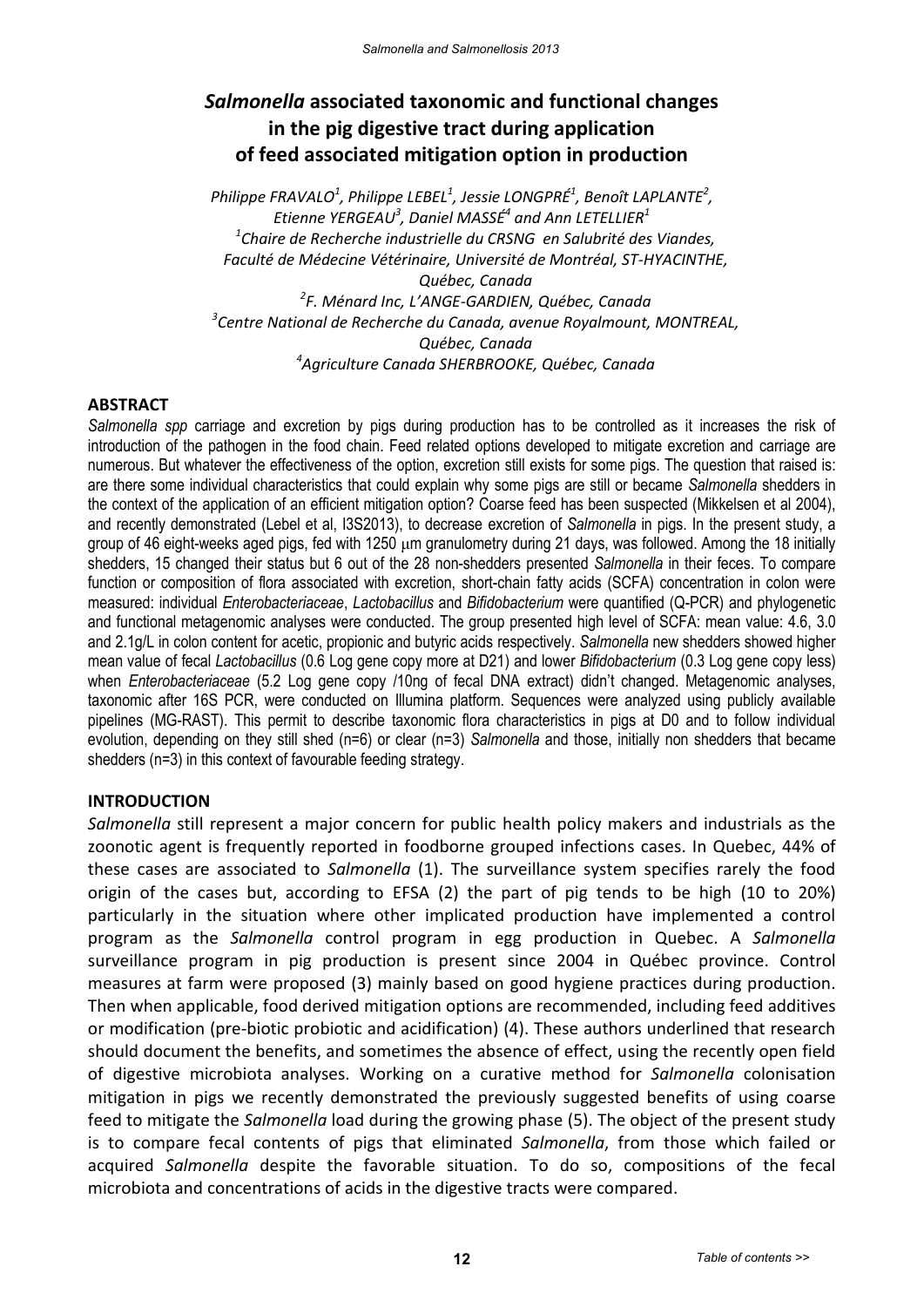#### **MATERIAL AND METHODS**

## **Samples :**

10g faeces from individual pigs in a group of 46 naturally *Salmonella* challenged pigs (exposed during post nursery phase) and submitted to a 1250 μm coarse grinded feed from the growing facilities period (D0) to day 21 of the trial (D21). Colon contents for 22 out of 46 pigs were available when slaughter.

#### *Salmonella spp.* **Detection :**

*Salmonella* presence was assessed using a modified version of the ISO 6579 annexe D (BPW 18- 24h, MRSV 48h, isolation on BGS and XLD followed by biochemical and sero-agglutination confirmations).

## **Real-time PCR :**

DNA extraction (glass beads lysis followed by a phenol-chloroform extraction) was evaluated (quality and quantity) by NanoDrop. Real-time PCR using the parameters from (5), have been conducted using a Eco® Illumina® real-time PCR and EvaGreen® qPCR mix. For the *Lactobacillus*, *Bifidobacterium* genus and *Enterobacteriaceae* groups the standard curves were obtained by dilution of the precipitate of a regular PCR product of *L. acidophilus* ATCC314, *B. longum* ATCC 15707 and *E. coli* 25922 respectively.

#### **Short Chain Fatty Acid (SCFA**) :

At the end of growing phase, at slaughter, some colon contents were available for acetate, propionate and butyrate quantitation. Contents were sampled in a 15 ml tube and stored at -20ºC. Ten grams of 1/1 diluted in distilled water sample were centrifuged at 41 000*g*, 30 min at 15 °C. One microliter of 0.5 M H2SO<sup>4</sup> was added to 5 mL of the supernatant and centrifuged at 21,800*g*, 15 min at 15 °C. An internal standard (2-ethylbutyrate at 2 g  $L^{-1}$ ) was added (0.5 mL) to a tube with 0.5 mL of the acidified–centrifuged supernatant and 0.1 g of DOWEX 50WX8 resin (The Dow Chemical Company, Midland, MI) and vortexed. SCFA were measured with a Perkin Elmer gas chromatograph model 8310 (Perkin Elmer, Waltham, MA), mounted with a DB-FFAP high resolution column. Results were analyzed using TurboChrom version 6.2.1 software (Perkin Elmer). **Metagenomic analyses :** 

V2 16S rRNA amplicons were obtained after amplifications primed with adapters and MIDS according to match Ion Torrent recommendations. Sequence data were analyzed by using the Ribosomal Database Project Pyro-sequencing Pipeline [\(http://pyro.cme.msu.edu/,](http://pyro.cme.msu.edu/) RDP release 10, update 26). The sequences were deconvoluted and binned according to their MID tags, and the MID and forward primers were trimmed by using the Pipeline Initial Process tool. Datasets containing MID sequences associated with the 16S rRNA gene amplifications were individually classified using the RDP Classifier tool with an 80% bootstrap cutoff (6).

**Statistics Analyses** were conducted on SPSS version 17.0 (Lic. UdeMontreal). Non parametric Man&Wtihney test was used for date to date or type to type data comparisons.

#### **RESULTS**

Among the 46 pigs, 8 week aged, submitted to a 1250 μm diet, 18 were initially (D0) shedders. After 21 days in the mitigating conditions (D21), only 9 pigs out of the 46 shed *Salmonella* (Fig 1) (Khi2 p<0.05), 3 of them were previously *Salmonella* shedders at D0 and 6 could be considered as new shedders. This evolution allows defining 4 groups (types) depending on their *Salmonella* status evolution (Table 1).

No significant difference in fecal content for *Lactobacillus*, *Enterobacteriaceae* and *Bifidobacterium* appear at D0 (Table 1) between groups. At D21 it should be noticed that the mean value in fecal *Enterobacteriaceae* was 0.6Log Unit (copy/10ng DNA extract) lower in the type +/+ compared to other types. A significant increase of *Lactobacillus* occurs during the 3 weeks period. This increase is equivalent whatever the type considered. But it should be underlined that, at D21 the type -/+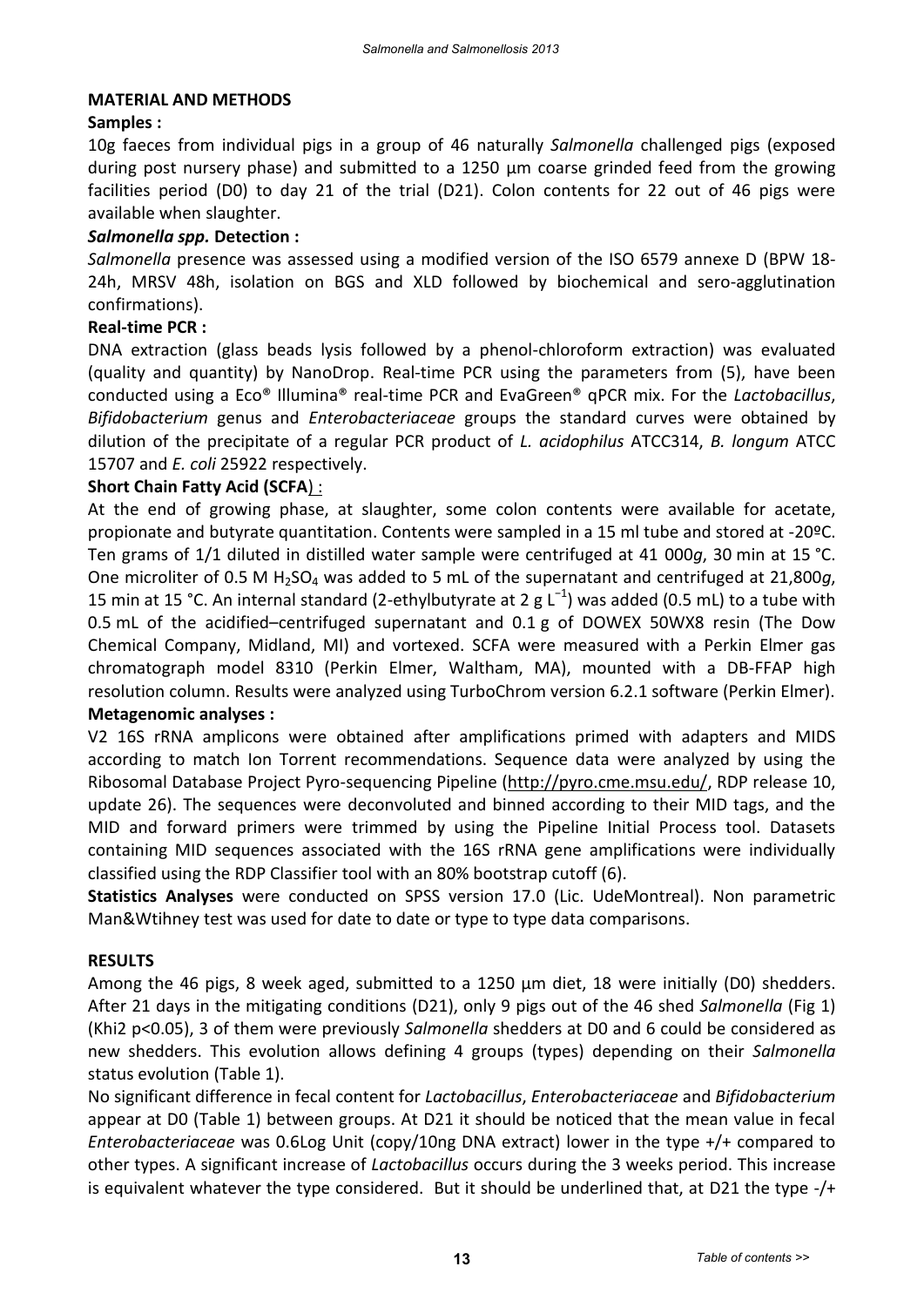presented the highest value in *Lactobacillus* concentration (at least 0.6 Log Unit over compared with the other types) and the lowest concentration in *Bifidobacterium*.

*Table 1 Quantitative assessment of Lactobacillus (Lact), Enterobacteriaceae (Ent) and Bifidobacterium (Bif) at D0 and D21, depending on* Salmonella *type.* 

*Type : Salmonella Status at D0/D21, pos. +, neg. – (n number of pig/group). Q-PCR mean value values in Log nb of target copy /10ng DNA extract. SD :standard deviation*

| <b>Type</b>  |               |                    |               |
|--------------|---------------|--------------------|---------------|
| D0/D21       | Lacto D0      | Ent D <sub>0</sub> | BifidoD0      |
|              | (SD)          | (SD)               | (SD)          |
| $+/+ (n=3)$  | 4.1 $(0.8)$   | 4.7 $(0.6)$        | 4.1 $(0.3)$   |
| $+/- (n=15)$ | $3.9_{(0.7)}$ | 5.4 $(1.0)$        | $3.8_{(0.9)}$ |
| $-/+ (n=6)$  | 4.1 $(1.1)$   | 5.6 $(1.3)$        | $3.8_{(0.2)}$ |
| $-/- (n=22)$ | 4.3 $(0.9)$   | 5.1 $(1.1)$        | 3.3 $(0.5)$   |
|              |               |                    |               |
| <b>Type</b>  |               |                    |               |
| D0/D21       | Lacto D21     | EntD21             | Bifido D21    |
|              | (SD)          | (SD)               | (SD)          |
| $+/+ (n=3)$  | 5.3 $(0.5)$   | 5.6 $(1.0)$        | 4.3 $(0.6)$   |
| $+/- (n=15)$ | 5.1 $(1.4)$   | 5.2 $(0.8)$        | $3.8_{(0.8)}$ |
| $-/+ (n=6)$  | 6.0 $(0.6)$   | 5.2 $(0.8)$        | 3.5(0.4)      |
| $-/- (n=22)$ | 5.3 $(0.9)$   | 5.3 $(0.8)$        | $3.7_{(0.9)}$ |

The ability of these two last bacterial populations to contribute to the presence of SCFA in the contents justified the analyses of SCFA in colon at slaughter (Table 2). The concentrations of the 3 SCFA in the colon are in the range documented for high particle size feed (7). No difference could be registered for the concentration of SCFA in the type defined by the excretion status but for pig fed with 1250mm particle size diet.

| Table 2 SCFA concentrations in colon contents of pigs depending on their Salmonella shedding evolution |  |  |  |  |
|--------------------------------------------------------------------------------------------------------|--|--|--|--|
| during 3 weeks                                                                                         |  |  |  |  |

*+ shedder, –* Salmonella *not present in (n= number) colon samples. SD standard deviation.* 

| Type        | Acetic      | Propionic     | <b>Butyric</b> |
|-------------|-------------|---------------|----------------|
| D0/D21      | $g/L$ (SD)  | $g/L$ (SD)    | $g/L$ (SD)     |
| $+/+(n=2)$  | 3.6 $(0.6)$ | 3.3 $(0.4)$   | $2.3_{(0.1)}$  |
| $+/- (n=8)$ | 4.9 $(0.8)$ | $2.9_{(1.0)}$ | $2.0_{(0.7)}$  |
| $-/- (n=4)$ | 4.7 $(1.7)$ | 2.7 $(1.6)$   | 2.0 $(1.4)$    |
| $-/- (n=8)$ | 4.6 $(0.7)$ | $3.2_{(1.1)}$ | $2.2_{(0.8)}$  |

Metagenomic analyses of fecal content were done and results corresponded to a mean value of 37.6 X1000 reads per sample (8.2-78.8). Most important changes in phylum proportion appeared related to the age of the pigs in the groups. Firmicutes and Bacteroidetes represent 90% of the flora, with increased part of Firmicutes with age (Fig 1). The greatest evolution of phylum proportion between 0 and 21 was observed for Spirochetes (Fig 2). Their representation increased less than10 fold for type -/+ and -/- and respectively more than 20 and 50 fold for the groups that shed *Salmonella* at D0 and shed at D21 (+/+) or no more (+/-), respectively.

*Fig 1) Metagenomic taxonomic classification of fecal contents of pigs (n=3) raised 21 days in coarse grid feeding.*